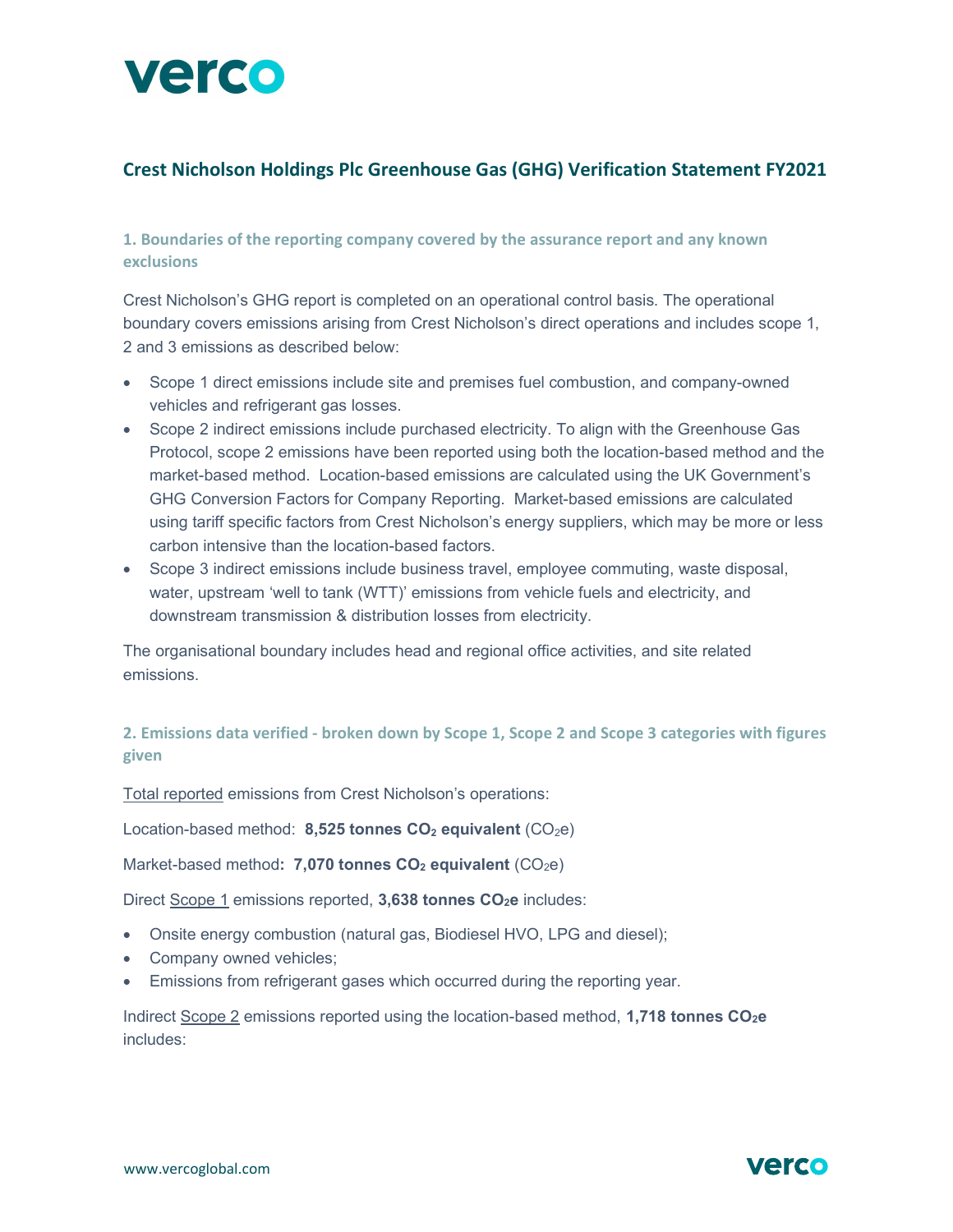

• Purchased Electricity.

Indirect Scope 2 emissions reported using the market-based method, 263 tonnes CO<sub>2</sub>e includes:

• Purchased Electricity.

Indirect Scope 3 emissions reported, 3,169 tonnes CO<sub>2</sub>e includes:

- Commuting;
- Business travel (road including employee owned vehicles, rail and air);
- Waste;
- Water:
- 'Well to tank' emissions from vehicle fuels, natural gas, electricity; and
- Downstream transmission & distribution losses from grid electricity.

#### Further note on company and employee owned vehicles

Vehicle specific emission factors were available for company owned and employee owned vehicle travel reimbursed through Crest Nicholson's mileage expenses scheme. This data enabled annual emissions to be calculated based on manufacturer estimates of carbon emissions. An uplift factor over manufacturer estimate based  $qCO<sub>2</sub>/km$  factors is applied to take into account the combined 'real-world' effects on fuel consumption<sup>1</sup>. Where vehicle make and model are unknown, the UK Government emissions factor for 'average unknown fuel type vehicles' is used. Vehicle specific emissions factors were not available where fuel cards were used to purchase fuel. In these circumstances UK Government emissions factors were used.

#### Period covered

The reported emissions cover 12 months from 1st November 2020 to 31st October 2021.

## 3. Verification standard used

ISO 14064 part 3.

 $^1$  Based on 2020 Government greenhouse gas conversion factors for company reporting: Methodology Paper for Emission Factors https://assets.publishing.service.gov.uk/government/uploads/system/uploads/attachment\_data/file/901692/conversion-factors-2020 methodology.pdf